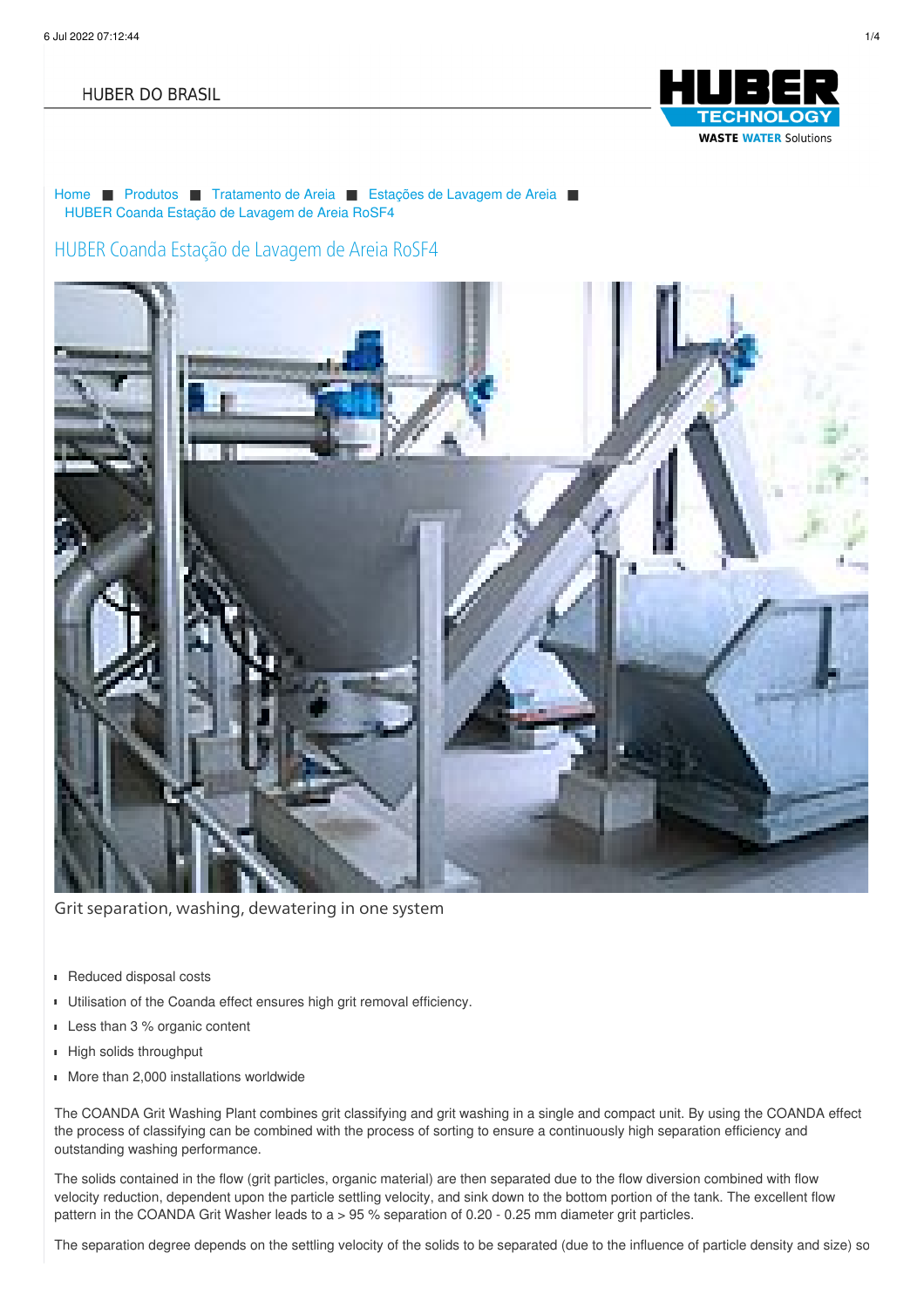6 Jul 2022 07:12:44 2/4

that also organic material will be separated.

The separated grit is then washed, i.e. attached organic matter is separated from the mineral grit particles.

After removal of the organic material the clean grit is removed through a classifying screw, statically dewatered and discharged into a container. The organic material left in the COANDA Grit Washing Plant is removed from the plant also automatically but discontinuously, depending on the entire process, so that a defined separation capacity is constantly available.

## Benefícios

#### ADVANTAGES OF THE COANDA GRIT WASHING PLANT ROSF 4

No additional preceding screening required (e.g.  $<$  4 mm)

- Reduced disposal costs  $\blacksquare$
- 95% capture rate of 0.20 0.25 mm diameter grit particles due to the COANDA Effect and low surface overflow rate
- Organic content reduction to < 3% loss on ignition ; reutilization or TASI dumping possible
- Dewatering of washed grit to very high DS content of approx. 90% dry residue
- **High grit and gravel yield**
- Suitable for treatment of grit from sewers, gully waste, road sweepings
- No crushing of stones and gravel
- The screw is supported on both ends for minimised wear.
- **D**n-line grit level measurement during grit feeding
- Grit level measurement independent of grit particle size
- Encapsulated, odour-free plant ×
- Separate organics discharge allows for separate further treatment of organics
- Large diameter screws for a high solids throughput
- **Stainless steel stirrer and screw**
- More than 2,000 installations worldwide give proof of customer satisfaction
- **Easy to integrate into complete treatment processes**
- Up to 3 m<sup>3</sup> solids throughput per hour

### Downloads

[Brochure:](/fileadmin/01_products/03_grit/05_sandwaescher/01_rosf4/pro_rosf4_en.pdf) COANDA Grit Washing Plant RoSF 4 [pdf, 322 KB]

## Relatórios práticos

- Grit [Recycling](/br/huber-report/ablage-berichte/grit-separation-and-treatment/grit-recycling-at-the-largest-german-wwtp.html) at the Largest German WWTP
- **HUBER Grit Treatment System RoSF5 in the waste [management](/br/huber-report/ablage-berichte/industry/huber-grit-treatment-system-rosf5-in-the-waste-management-industry.html) industry**
- **[Professional](/br/huber-report/ablage-berichte/grit-separation-and-treatment/professional-treatment-of-sewer-grit.html) treatment of sewer grit**
- Start-up of the equipment for preliminary [mechanical](/br/huber-report/ablage-berichte/screens/start-up-of-the-equipment-for-preliminary-mechanical-wastewater-treatment-on-wwtp-atotonilco.html) wastewater treatment on WWTP Atotonilco
- j. Reliable grit treatment with the use of HUBER [machines](/br/huber-report/ablage-berichte/grit-separation-and-treatment/reliable-grit-treatment-with-the-use-of-huber-machines.html)
- **HUBER** supplies the [equipment](/br/huber-report/ablage-berichte/screens/huber-supplies-the-equipment-for-a-major-sewage-treatment-works-in-berlin.html) for a major sewage treatment works in Berlin
- First complete [treatment](/br/huber-report/ablage-berichte/newsletter-ext/huber-rosf5-process-at-on-stp-qinghe-beijing.html) plant for sewer grit installed in China
- New plant in [Switzerland](/br/huber-report/ablage-berichte/industry/new-plant-in-switzerland-for-innovative-sewer-grit-treatment-with-process-water-recycling.html) for innovative sewer grit treatment with process water recycling
- **HUBER supplies the machines for the [mechanical](/br/huber-report/ablage-berichte/screens/huber-supplies-the-machines-for-the-mechanical-treatment-stage-of-the-worlds-largest-wastewater-treatment-plant-project.html) treatment stage of the worlds' largest wastewater treatment plant project**
- Grit washing in grit trap: [Complete](/br/huber-report/ablage-berichte/grit-separation-and-treatment/grit-washing-in-grit-trap-complete-plant-plus-grit-washing-plant.html) Plant plus grit washing plant
- **1000 COANDA Grit Washing Plant [installations](/br/huber-report/ablage-berichte/grit-separation-and-treatment/1000-coanda-grit-washing-plant-installations.html)**

## Projeto Principal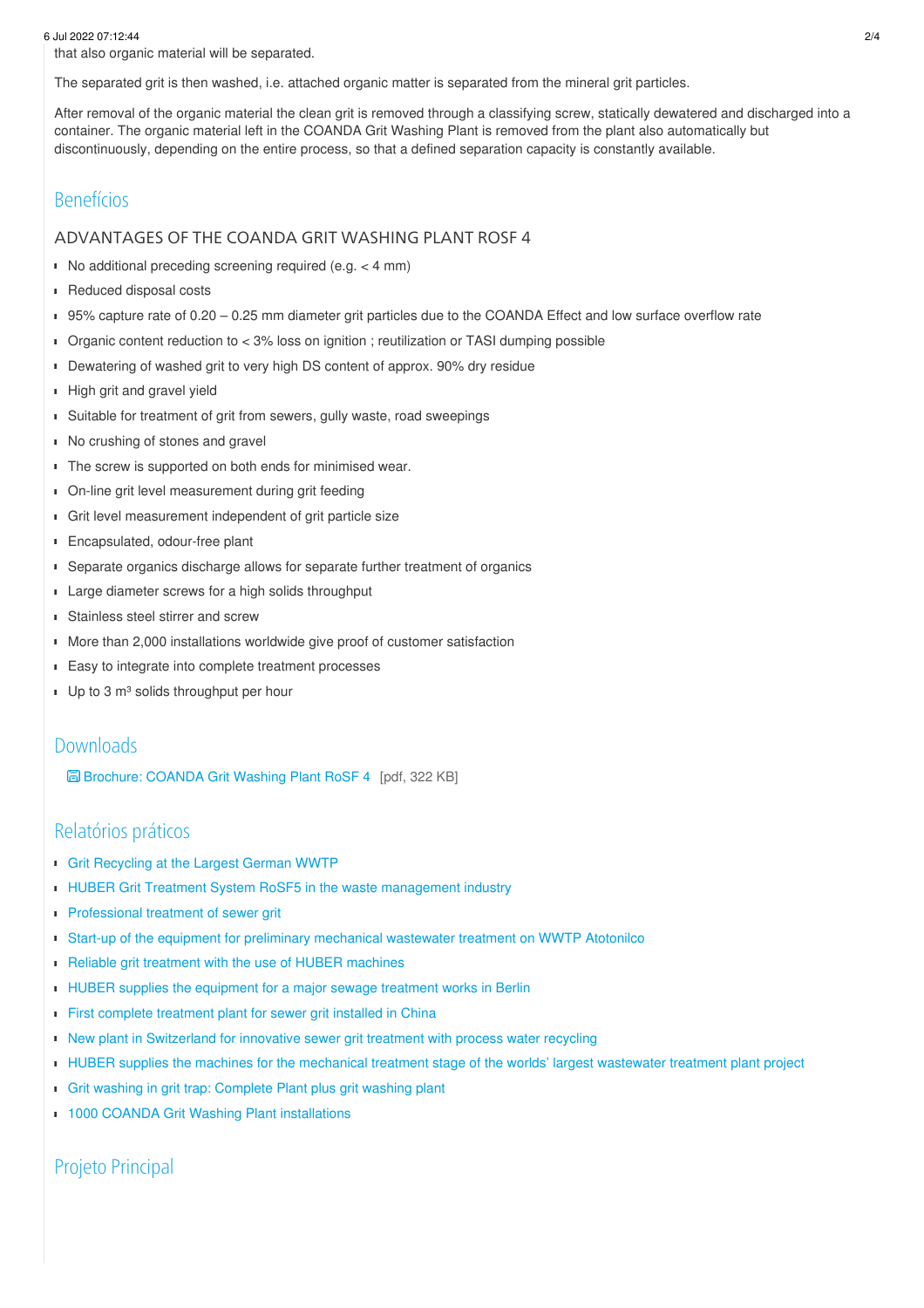

# Media















Video: HUBER Coanda Grit Washer RoSF4 at WWTP Frankfurt-Niederrad

[https://www.youtube.com/watch?](https://www.youtube.com/watch?v=ZVP2aWdm9AE&start=125&end=197) v=ZVP2aWdm9AE



Video: HUBER Coanda Grit Washing Plant RoSF4 in a grit treatment process

[https://www.youtube.com/watch?](https://www.youtube.com/watch?v=SpqIkL361Sc&start=237&end=288) v=SpqIkL361Sc



Video: HUBER Coanda Grit Washing Plant RoSF4 [https://www.youtube.com/watch?](https://www.youtube.com/watch?v=nNstEvZA-24&start=125&end=161) v=nNstEvZA-24